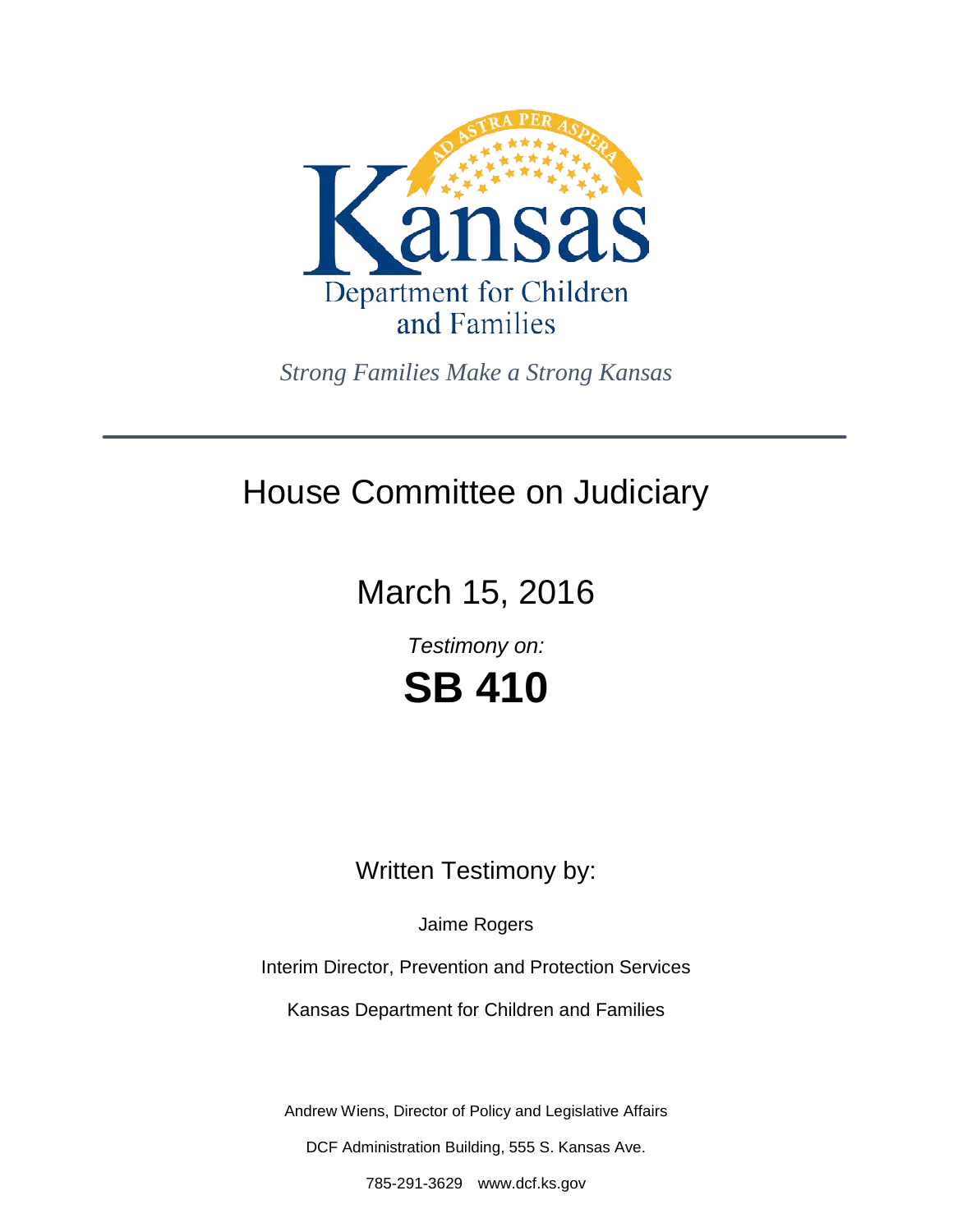#### **Testimony of:**

Jaime Rogers, Prevention and Protection Services, Interim Director Kansas Department for Children and Families Topeka, Kansas

#### **Testimony on:**

SB 410

### **Chair Barker, Vice Chair Macheers, Ranking Member Carmichael and Members of the Committee:**

The Kansas Department for Children and Families (DCF) values and appreciates the role foster parents fill in the lives of children who have for various reasons been removed from their home and placed in the custody of the Secretary of DCF. Our mission is to protect children, promote healthy families and encourage personal responsibility. Our primary goal is always to ensure the safety of children in our care, achieve permanency with priority to returning them to their family and promote their well-being. Foster parents provide a stable and safe environment for children while they are temporarily placed out of their home. We appreciate all foster families that provide a safe environment for children in need of care. The ideal foster home consists of a married couple, although we realize this is not always an option.

Senate Bill 410 relates to the "CARE family pilot program" and authorizes the DCF Secretary to establish a new category/class of foster care family known as a "CARE family." DCF strongly supports providing the best possible foster parents for children in the custody of the Secretary and supports providing those foster parents with the training and resources they need in this important undertaking. Our agency greatly appreciates the impact of good foster parents on children who have been removed from their homes due to abuse, neglect or other traumatic experiences.

SB 410, as amended, provides that the CARE family "may" be selected and "licensed" by the Secretary if the criteria requirements set forth in the section are met. The new Section 1. (c), which originally stated that a CARE family's home "shall not be considered a child care facility and shall not be required to be licensed under article 5 of chapter 65 of the Kansas Statutes Annotated, and amendments thereto" was deleted in the amended bill. The CARE family would be considered a child care facility, requiring licensure, pursuant to SB 410, as amended. As the proposed language outlines, CARE families must meet certain criteria, most of which is not currently required per statute or regulation. The selection is based upon the criteria set out in the bill which is unrelated to criteria generally used to establish a different "category" of foster home, such as level of care, special needs of child, etc. This would result in a tiered foster parent system which might create unintended consequences. However, if the Secretary pursues the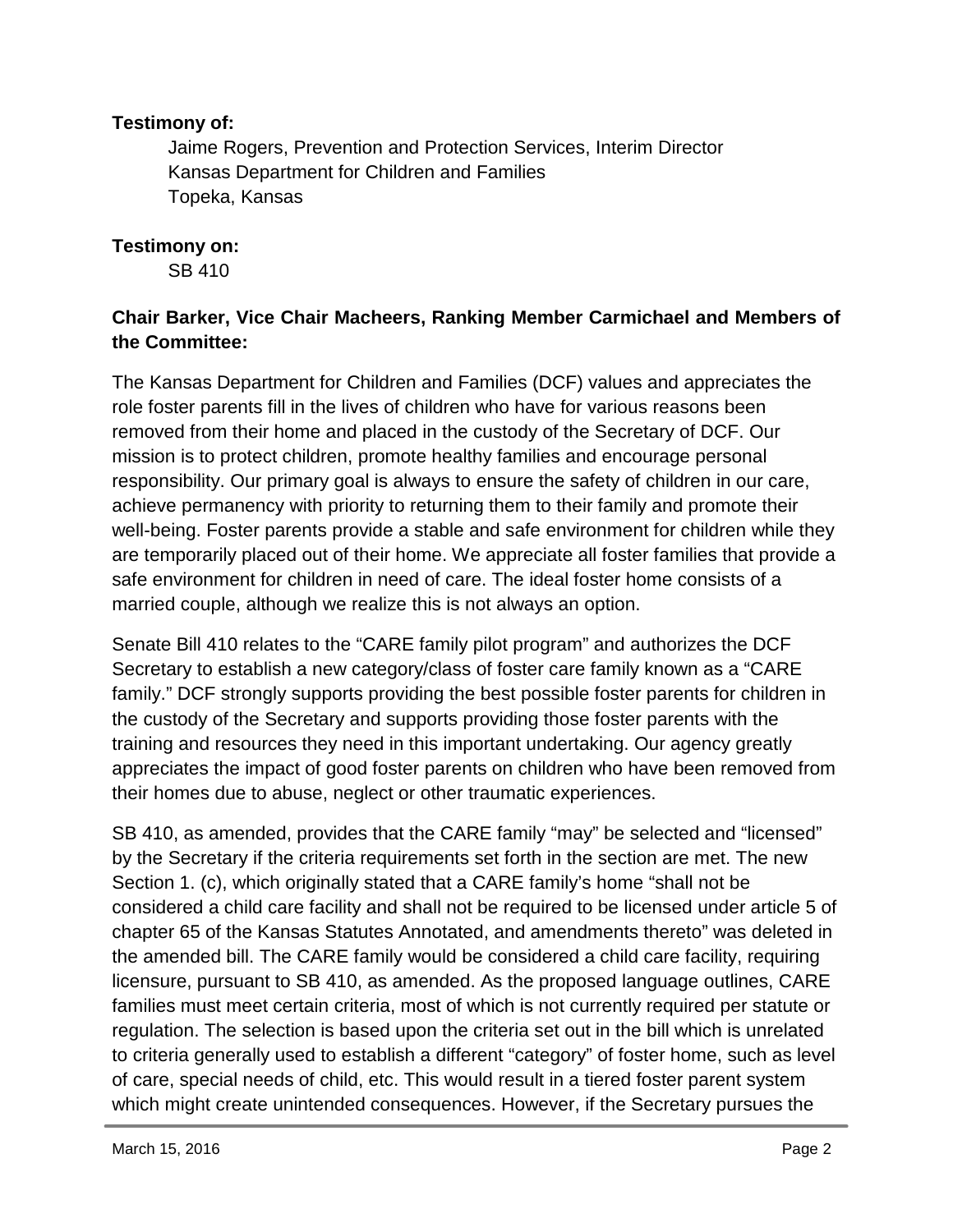establishment of a CARE family pilot program, having the program set up as a pilot would allow an opportunity to assess those consequences. Consideration should be given and explored regarding the impact the establishment of a special type of foster home, not based upon level of care, may have relating to Title IV-E funding for foster children.

New Section 1 (e)(1) addresses the right for the CARE family to submit a report on a form created by DCF. K.S.A. 38-2261 currently embodies much of the language proposed in this section. It provides for reports to be made by foster parents. It requires the Secretary to provide notice to the foster parent of his/her right to submit a report. Copies are to be made available to all parties and interested parties. The report is to be on a form created by DCF. DCF has such a report form posted on its website and contained in the Prevention & Protection Services Policy & Procedures Manual. (e)(2) provides that notice is to be given by the courts to foster parents of court proceedings related to CINC matter. K.S.A. 38-2254 currently requires such notice and opportunity to be heard in connection with dispositional hearings, and 38-2265 requires such notice and opportunity to be heard relating to all permanency hearings.

Often, children in foster care will have problematic behaviors due to the abuse and neglect to which they have been subjected in their past. Generally, criteria for a foster family home are based on level of care and focus on the child's needs. This currently serves as the basis for different categories of foster homes, such as therapeutic foster homes. In these cases, the therapeutic foster parent brings additional training and experience into the foster parent and child relationship.

Determination of compliance of the CARE family with certain enumerated criteria must rely upon self-reporting, which is not subject to validation. We would suggest that language be included into the bill that would create a system of accountability for families designated to be CARE families. If this bill was to pass, DCF would need to work with our federal partners through the impact and unintended consequences that might result from passage of this bill, which creates a separate class of foster family.

The bill provides in (f)(1) that a CARE family shall determine how best to meet the educational needs of any child placed with the family and have sole discretion in the educational placement. The bill also provides the CARE family shall be paid by the Secretary from the "juvenile out-of-home placement education fund" for educational expenses incurred for each child who is enrolled in a school district that is different than the school district in which the child was enrolled at the commencement of the current school year, as specifically set forth in what is (e)(2) in the bill as amended. The "actual" educational expenses incurred for each child who is not enrolled in a school district are to be reimbursed in "an amount not to exceed the statewide average state aid per pupil." The fiscal impact to DCF, related to created obligations to administrate payments